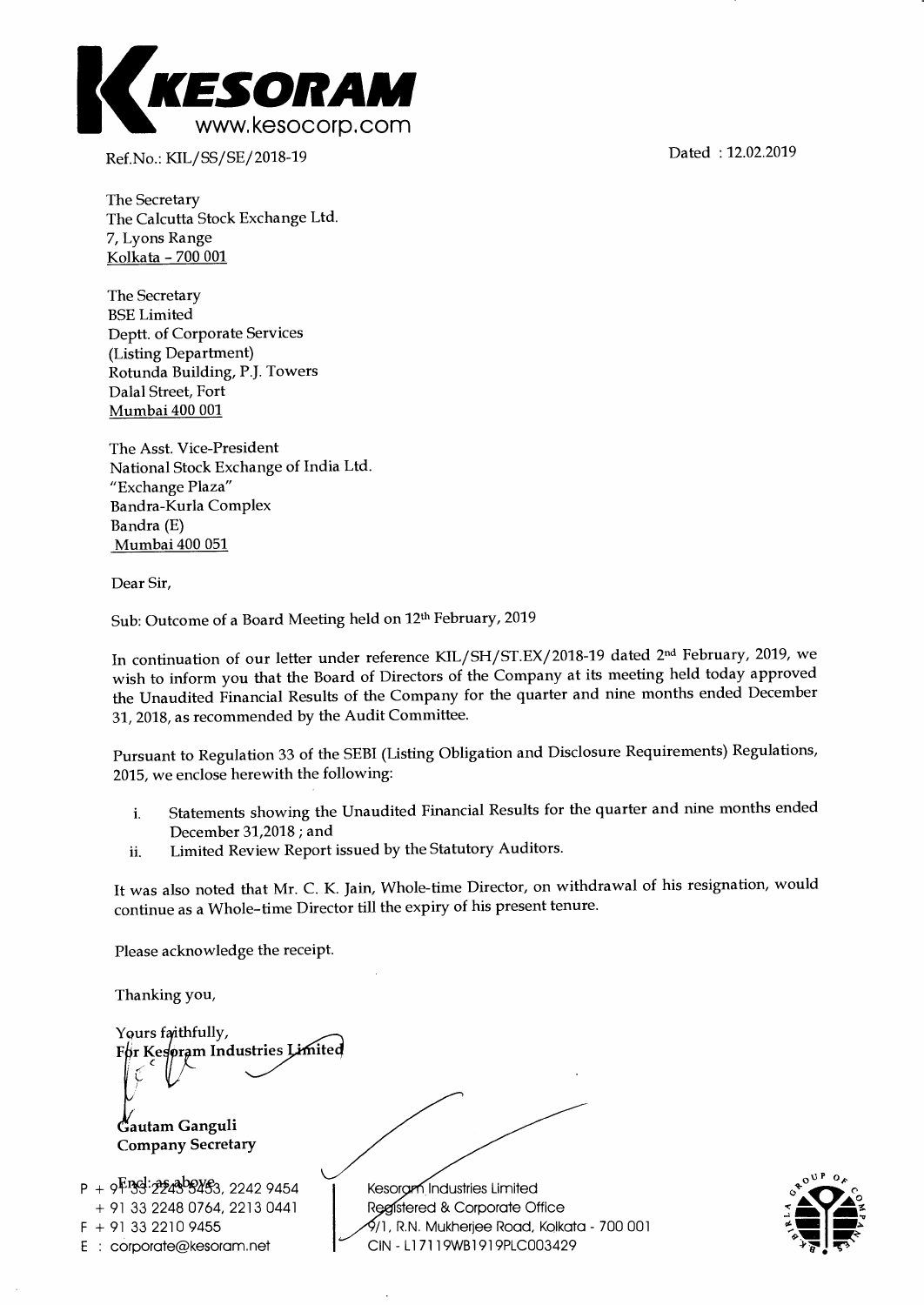# **Deloitte Haskins & Sells**

Chartered Accountants  $13^{\text{th}}$  &  $14^{\text{th}}$  Floor Building - Omega Bengal Intelligent Park Block - EP & GP, Sector - V Salt Lake Electronics Complex Kolkata - 700 091 West Bengal, India

Tel: +91 33 6612 1000 Fax: +91 33 6612 1001

## **INDEPENDENT AUDITOR'S REVIEW REPORT ON REVIEW OF INTERIM FINANCIAL RESULTS**

## **TO THE BOARD OF DIRECTORS OF KESORAM INDUSTRIES LIMITED**

- 1. We have reviewed the accompanying Statement of Unaudited Financial Results of **KESORAM INDUSTRIES LIMITED** ("the Company"), for the quarter and nine months ended December 31, 2018 ("the Statement"), being submitted by the Company pursuant to the requirement of Regulation 33 of the SEBI (Listing Obligations and Disclosure Requirements) Regulations, 2015, as modified by Circular No. CIR/CFD/FAC/62/2016 dated July 5, 2016.
- 2. This Statement which is the responsibility of the Company's Management and approved by the Board of Directors, has been prepared in accordance with the recognition and measurement principles laid down in the Indian Accounting Standard 34 "Interim Financial Reporting" ("Ind AS 34"), prescribed under Section 133 of the Companies Act, 2013 read with relevant rules issued thereunder and other accounting principles generally accepted in India. Our responsibility is to issue a report on the Statement based on our review.
- 3. We conducted our review of the Statement in accordance with the Standard on Review Engagements (SRE) 2410 'Review of Interim Financial Information Performed by the Independent Auditor of the Entity', issued by the Institute of Chartered Accountants of India. This Standard requires that we plan and perform the review to obtain moderate assurance as to whether the Statement is free of material misstatement. A review is limited primarily to inquiries of Company personnel and analytical procedures applied to financial data and thus provides less assurance than an audit. We have not performed an audit and, accordingly, we do not express an audit opinion.
- 4. Based on our review conducted as stated above, nothing has come to our attention that causes us to believe that the accompanying Statement, prepared in accordance with the aforesaid Indian Accounting Standards and other accounting principles generally accepted in India, has not disclosed the information required to be disclosed in terms of Regulation 33 of the SEBI (Listing Obligations and Disclosure Requirements) Regulations, 2015, as modified by Circular No. CIR/CFD/FAC/62/2016 dated July 5, 2016, including the manner in which it is to be disclosed, or that it contains any material misstatement.

## For **DELOITTE HASKINS & SELLS**

Chartered Accountants (Firm's Registration No.302009E)

 $\sim$ 

Abhijit Band opadhyay Partner (Membership No. 054785)

KOLKATA, February 12, 2019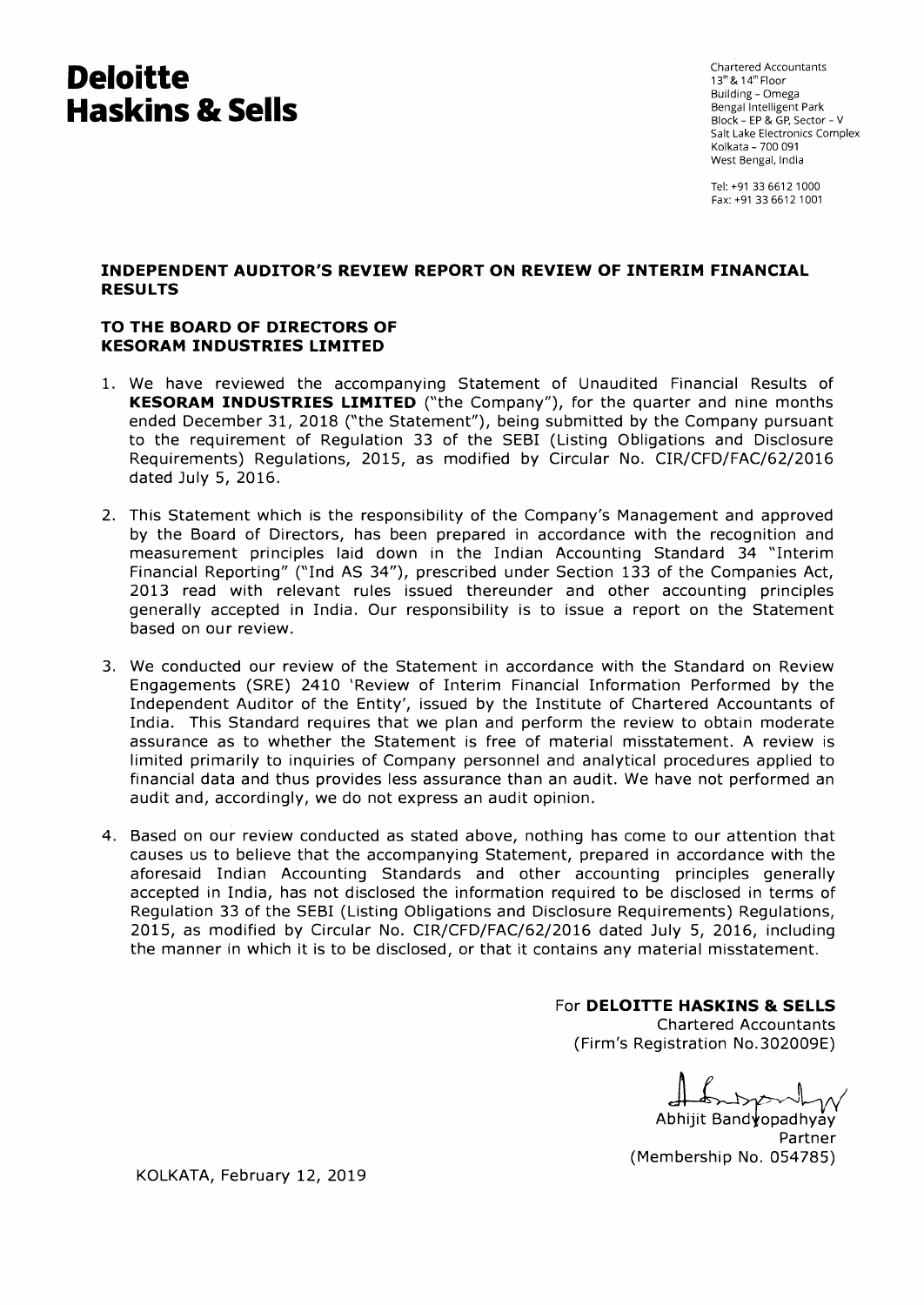#### **KESORAM INDUSTRIES LIMITED**

**Regd. Office : 9/1, R. N. Mukherjee Road, Kolkata - 700 001** 

**Statement of Unaudited Financial Results for the quarter and nine months ended 31st December, 2018** 

**(Approved by the Board of Directors on 12th February, 2019 after review thereof by the Audit Committee )** 

|     |                |                                                 |     |             |                          |                       |                          |               | Rs./Crores |
|-----|----------------|-------------------------------------------------|-----|-------------|--------------------------|-----------------------|--------------------------|---------------|------------|
|     |                |                                                 |     | Current     | Preceeding               | Corresponding         | Current                  | Corresponding |            |
|     |                |                                                 |     | three       | three                    | three months          | nine                     | nine months   | Previous   |
|     |                |                                                 |     | months      | months                   | ended in the          | months                   | ended in the  | Year       |
|     |                |                                                 |     | ended       | ended                    | previous year         | ended                    | previous year | ended      |
| SI. |                | <b>Particulars</b>                              |     | 31/12/2018  | 30/09/2018               | 31/12/2017            | 31/12/2018               | 31/12/2017    | 31/03/2018 |
| No. |                |                                                 |     | (Unaudited) | (Unaudited)              | (Unaudited)           | (Unaudited)              | (Unaudited)   | (Audited)  |
|     | $\mathbf{1}$   |                                                 |     |             |                          |                       |                          |               |            |
|     |                | Income<br>a) Revenue from Operations            |     | 984.21      | 926.15                   | 883.01                | 2,842.08                 | 2,719.24      | 3,704.57   |
|     |                |                                                 |     |             |                          |                       |                          |               |            |
|     |                | b) Other Income                                 |     | 20.07       | 27.65                    | 158.18                | 76.93                    | 195.88        | 228.46     |
|     |                | Total Income $[1(a) + 1(b)]$                    |     | 1,004.28    | 953.80                   | 1,041.19              | 2,919.01                 | 2,915.12      | 3,933.03   |
|     | $\mathbf 2$    | Expenses                                        |     |             |                          |                       |                          |               |            |
|     |                | a) Cost of Materials consumed                   |     | 296.39      | 274.94                   | 262.53                | 864.94                   | 781.19        | 1,027.40   |
|     |                | b) Purchases of stock-in-trade                  |     | 21.15       | 24.45                    | 20.91                 | 67.81                    | 104.45        | 145.35     |
|     |                | c) Changes in inventories of finished goods,    |     | 1.02        | 33.61                    | 33.37                 | (6.41)                   | 17.28         | 47.71      |
|     |                | work-in-progress and stock-in-trade             |     |             |                          |                       |                          |               |            |
|     |                | d) Excise Duty                                  |     |             | $\overline{\phantom{a}}$ | $\blacksquare$        | $\overline{\phantom{a}}$ | 117.46        | 117.46     |
|     |                | e) Employee benefits expense                    |     | 75.26       | 79.65                    | 84.79                 | 237.61                   | 245.83        | 323.41     |
|     |                | Depreciation and amortisation expense<br>f).    |     | 35.09       | 35.01                    | 28.47                 | 101.36                   | 93.83         | 128.23     |
|     |                | g) Finance Costs                                |     | 114.17      | 109.14                   | 105.12                | 324.59                   | 301.06        | 421.24     |
|     |                | Power and fuel<br>h)                            |     | 204.03      | 166.55                   | 170.61                | 545.60                   | 488.95        | 675.27     |
|     |                | Packing and carriage<br>i)                      |     | 258.46      | 220.13                   | 205.94                | 705.44                   | 602.79        | 841.07     |
|     |                | Other expenses<br>j)                            |     | 114.06      | 106.57                   | 131.25                | 353.07                   | 392.41        | 596.18     |
|     |                | Total Expenses [2(a) to 2(j)]                   |     | 1,119.63    | 1,050.05                 | 1,042.99              | 3,194.01                 | 3,145.25      | 4,323.32   |
|     | 3              | Profit/(Loss) before exceptional items          |     |             |                          |                       |                          |               |            |
|     |                | and tax $(1-2)$                                 |     | (115.35)    | (96.25)                  | (1.80)                | (275.00)                 | (230.13)      | (390.29)   |
|     |                |                                                 |     |             |                          |                       |                          |               |            |
|     | 4              | Exceptional items (Net)                         |     |             |                          | (41.37)               |                          | (75.22)       | (75.22)    |
|     | 5              | Profit /(Loss) before tax (3+4)                 |     | (115.35)    | (96.25)                  | (43.17)               | (275.00)                 | (305.35)      | (465.51)   |
|     | 6              | Tax expense                                     |     |             |                          |                       |                          |               |            |
|     |                | a) Current tax charge / (credit)                |     |             |                          | $\tilde{\phantom{a}}$ | ٠                        | ٠             |            |
|     |                | b) Deferred tax charge / (credit)               |     |             |                          |                       |                          |               | (2.00)     |
|     | $\overline{7}$ | Net Profit /(Loss) for the period (5-6)         |     | (115.35)    | (96.25)                  | (43.17)               | (275.00)                 | (305.35)      | (463.51)   |
|     |                |                                                 |     |             |                          |                       |                          |               |            |
|     | 8              | Other Comprehensive Income (net of tax expense) |     | (1.94)      | (1.89)                   | (2.93)                | (5.81)                   | (11.20)       | (1.74)     |
|     | 9              | Total Comprehensive Income (7+8)                |     |             |                          |                       |                          |               |            |
|     |                |                                                 |     | (117.29)    | (98.14)                  | (46.10)               | (280.81)                 | (316.55)      | (465.25)   |
|     |                |                                                 |     |             |                          |                       |                          |               |            |
|     |                | Paid-up equity share capital                    |     |             |                          |                       |                          |               |            |
|     |                | (Face value Rs. 10/-per share)                  |     | 142.59      | 142.59                   | 124.77                | 142.59                   | 124.77        | 137.34     |
|     |                |                                                 |     |             |                          |                       |                          |               | 636.36     |
|     | 11             | Reserves excluding Revaluation Reserve          |     |             |                          |                       |                          |               |            |
|     |                |                                                 |     |             |                          |                       |                          |               |            |
|     | 12             | Earnings Per Share (EPS) (Not Annualised)       |     |             |                          |                       |                          |               |            |
|     |                | [Face value of Rs.10/- per share]               |     |             |                          |                       |                          |               |            |
|     |                | a) Basic EPS                                    | Rs. | (8.09)      | (6.75)                   | (3.46)                | (19.30)                  | (24.96)       | (37.66)    |
|     |                |                                                 |     |             |                          |                       |                          |               |            |
|     |                | b) Diluted EPS                                  | Rs. | (8.09)      | (6.75)                   | (3.46)                | (19.30)                  | (24.96)       | (37.66)    |
|     |                |                                                 |     |             |                          |                       |                          |               |            |
|     |                |                                                 |     |             |                          |                       |                          |               |            |





Page 1 of 3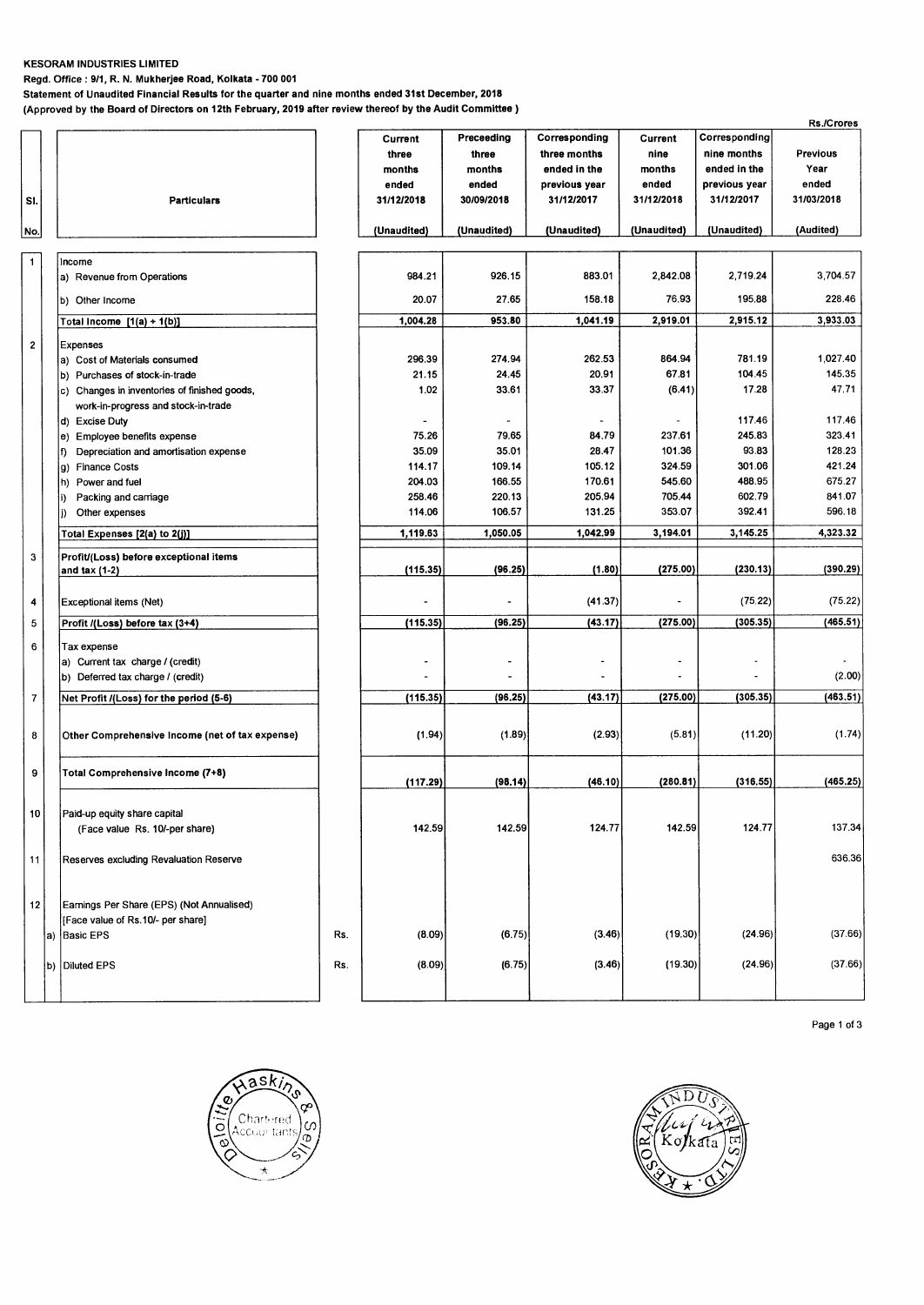## **KESORAM INDUSTRIES LIMITED**

**Regd. Office : 9/1, R. N. Mukherjee Road, Kolkata - 700 001** 

**Statement of Unaudited Financial Results for the quarter and nine months ended 31st December, 2018** 

**(Approved by the Board of Directors on 12th February, 2019 after review thereof by the Audit Committee )** 

**Statement of Segment Revenue, Results , Assets and Liabilities** 

|                |                                                                                                       |                         |                     |                               |                        |                              | <b>Rs./Crores</b> |
|----------------|-------------------------------------------------------------------------------------------------------|-------------------------|---------------------|-------------------------------|------------------------|------------------------------|-------------------|
|                |                                                                                                       | <b>Current</b><br>three | Preceeding<br>three | Corresponding<br>three months | <b>Current</b><br>nine | Corresponding<br>nine months | <b>Previous</b>   |
|                |                                                                                                       | months                  | months              | ended in the                  | months                 | ended in the                 | Year              |
|                |                                                                                                       | ended                   | ended               | previous year                 | ended                  | previous year                | ended             |
| SI.            | <b>Particulars</b>                                                                                    | 31/12/2018              | 30/09/2018          | 31/12/2017                    | 31/12/2018             | 31/12/2017                   | 31/03/2018        |
| No.            |                                                                                                       |                         |                     |                               |                        |                              |                   |
|                |                                                                                                       | (Unaudited)             | (Unaudited)         | (Unaudited)                   | (Unaudited)            | (Unaudited)                  | (Audited)         |
| 1              | Segment Revenue                                                                                       |                         |                     |                               |                        |                              |                   |
| a              | Tyres                                                                                                 | 335.20                  | 356.13              | 367.38                        | 1,044.80               | 1,080.12                     | 1,453.04          |
| b              | Cement                                                                                                | 649.01                  | 570.02              | 515.63                        | 1,797.24               | 1,639.12                     | 2,251.23          |
| c              | Unallocated                                                                                           |                         |                     |                               | 0.04                   |                              | 0.30              |
|                | Total                                                                                                 | 984.21                  | 926.15              | 883.01                        | 2,842.08               | 2,719.24                     | 3,704.57          |
|                | Less: Inter Segment Revenue (at cost)<br>Sales /Income                                                | 984.21                  | 926.15              | 883.01                        | 2,842.08               | 2,719.24                     | 3,704.57          |
|                | <b>Total Revenue from Operations</b>                                                                  | 984.21                  | 926.15              | 883.01                        | 2,842.08               | 2,719.24                     | 3,704.57          |
| $\overline{2}$ | Segment Results (Profit /(Loss) before tax and interest)                                              |                         |                     |                               |                        |                              |                   |
| a              | <b>Tyres</b>                                                                                          | (43.46)                 | (19.87)             | (26.04)                       | (71.22)                | (123.75)                     | (128.93)          |
| b              | Cement                                                                                                | 42.96                   | 32.65               | 12.90                         | 130.76                 | 101.59                       | 127.50            |
|                | Total                                                                                                 | (0.50)                  | 12.78               | (13.14)                       | 59.54                  | (22.16)                      | (1.43)            |
|                | Less:                                                                                                 |                         |                     |                               |                        |                              |                   |
|                | i) Interest                                                                                           | 112.40                  | 105.26              | 104.35                        | 315.04                 | 299.77                       | 418.57            |
|                | ii) Other un-allocable expenditure net of other un-<br>allocable (income) and exceptional items (net) | 2.45                    | 3.77                | (74.32)                       | 19.50                  | (16.58)                      | 45.51             |
|                | Total Profit/(Loss) before tax                                                                        | (115.35)                | (96.25)             | (43.17)                       | (275.00)               | (305.35)                     | (465.51)          |
| 3              | <b>Segment Assets</b>                                                                                 |                         |                     |                               |                        |                              |                   |
| a              | Tyres                                                                                                 | 1,961.49                | 1,997.69            | 2,022.68                      | 1,961.49               | 2,022.68                     | 2,017.02          |
| b              | Cement                                                                                                | 1,947.40                | 1,916.39            | 2,051.76                      | 1,947.40               | 2,051.76                     | 1,993.13          |
| c              | Unallocated                                                                                           | 1,551.84                | 1,475.84            | 1,772.86                      | 1,551.84               | 1,772.86                     | 1,703.41          |
|                | Total                                                                                                 | 5,460.73                | 5,389.92            | 5,847.30                      | 5,460.73               | 5,847.30                     | 5,713.56          |
| 4              | <b>Segment Liabilities</b>                                                                            |                         |                     |                               |                        |                              |                   |
| a              | <b>Tyres</b>                                                                                          | 868.38                  | 813.12              | 914.11                        | 868.38                 | 914.11                       | 852.67            |
| b              | Cement                                                                                                | 619.07                  | 549.49              | 511.86                        | 619.07                 | 511.86                       | 504.42            |
| c              | Unallocated                                                                                           | 3,471.35                | 3,408.11            | 3,810.24                      | 3,471.35               | 3,810.24                     | 3,582.77          |
|                | Total                                                                                                 | 4,958.80                | 4,770.72            | 5,236.21                      | 4,958.80               | 5,236.21                     | 4,939.86          |

Page 2 of 3